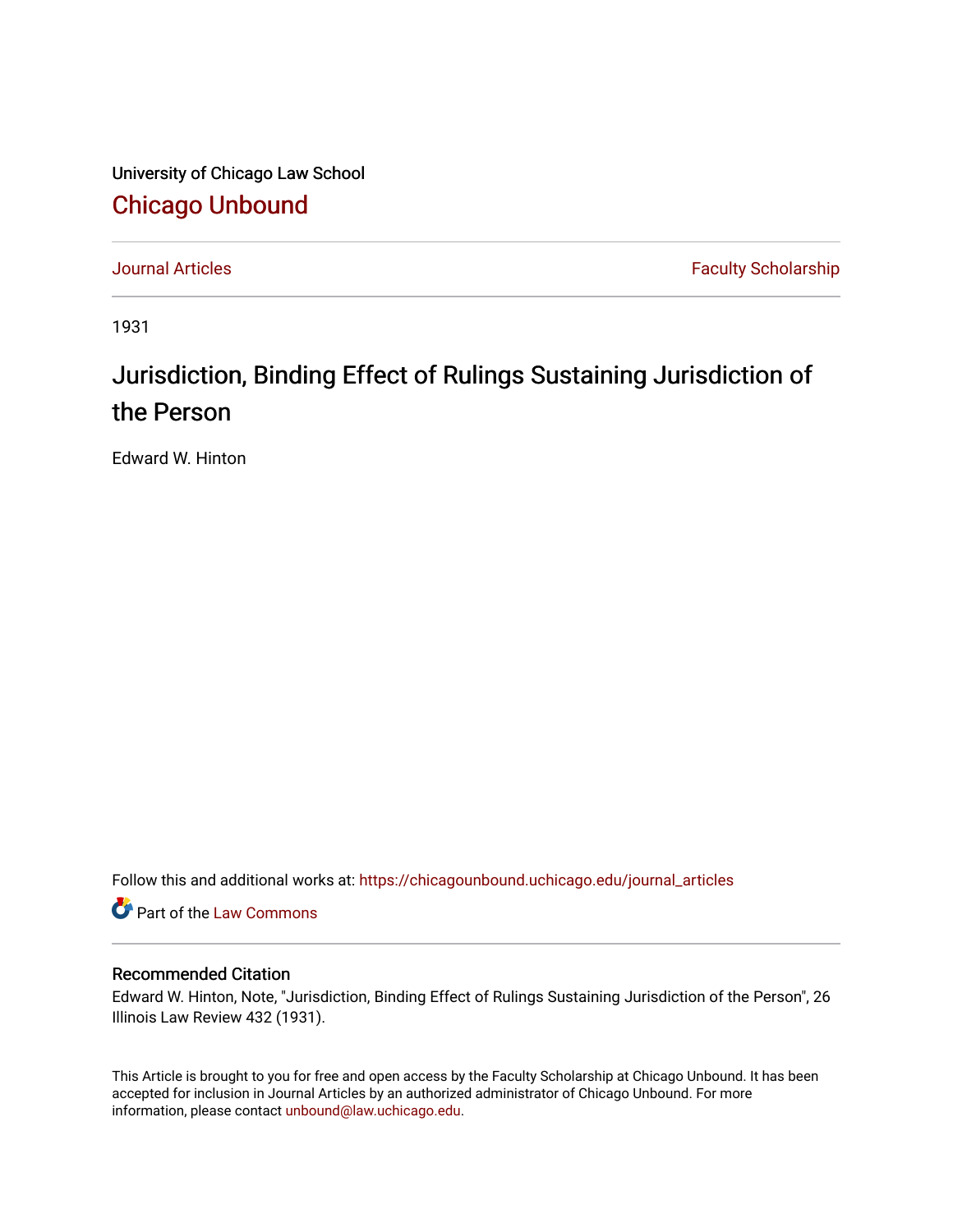dignation and contempt of the medical profession. It should now stimulate the conscience of the bench and the bar to inspect their own creation and to acknowledge the intellectual shame of it. Looking over the record of these rulings, in Illinois and elsewhere, was there ever a sadder spectacle of fatuous futility? Since these court officials must be conscious that the main purpose of a trial is to arrive at truth, do they not even for a moment reflect on the inaptness of this rule for that purpose? Can they sit there and inscribe these irrational and ignoble logomachies and believe that the cause of justice is being helped? The rulings have now reached such a climax of. nonsense that they are almost symptomatic of some general failing in the professional intellect that can tolerate them as a part of the daily pabulum. Must we not acknowledge that they are a disgrace to the profession--nay more, a disgrace to the human intellect? Will bench and bar never awaken to their duty of casting away utterly this type of futility?

There is at least a sign of awakening elsewhere, in another state. In Alabama, where the opinion rule had long ago reached the acme of irrationality, a bill, supported by a committee of judges and lawyers, was introduced in this year's legislature, reading as follows:

"Section 1. Subject to the provisions of Section 3 of this Act, a conclusion or opinion may always be stated by a lay or non-expert witness, provided the topic involved in such opinion or conclusion does not require special experience for drawing or reaching such opinion or conclusion, and provided the witness is first shown to have had adequate personal observation of any data from which such opinion or conclusion might be drawn or reached.

"Sec. 2. Such opinion or conclusion may be stated by the witness irrespective of whether the data are or are not capable of being so stated or described by the witness in words or by gestures that the court or jury, as the case may be, is equally capable of drawing or reaching the opinion or conclusion; or, irrespective of whether the data are or are not stated by the witness before stating his opinion or conclusion; or, irrespective of whether the opinion or conclusion involves the very subject of the issue or one of the issues in the case.

"Sec. 3. The trial judge may, in his discretion, disallow or exclude the opinion or conclusion of a lay witness, whenever in his judgment, such testimony is merely cumulative or superfluous.

"Sec. 4. The provisions of this Act shall apply to all courts in this state."

*JOHN* H. WIGMORE.

JURISDIcTIoN-BINDING **EFFECT** OF RULINGS SUSTAINING JURISDICTION OF THE PERSON.—[United States] It has been quite commonly assumed, though the authorities on the point are few,' that where there has not been such service of process as to give the court jurisdiction of the person, the defendant might appear specially and object to the process or service, and in case of adverse

**1.** For a collection of the cases and a critical discussion of the prob- lems involved, see *Medina* "Conclusiveness of Rulings on Jurisdiction" **(1931) 31** Col. Law Rev. 238.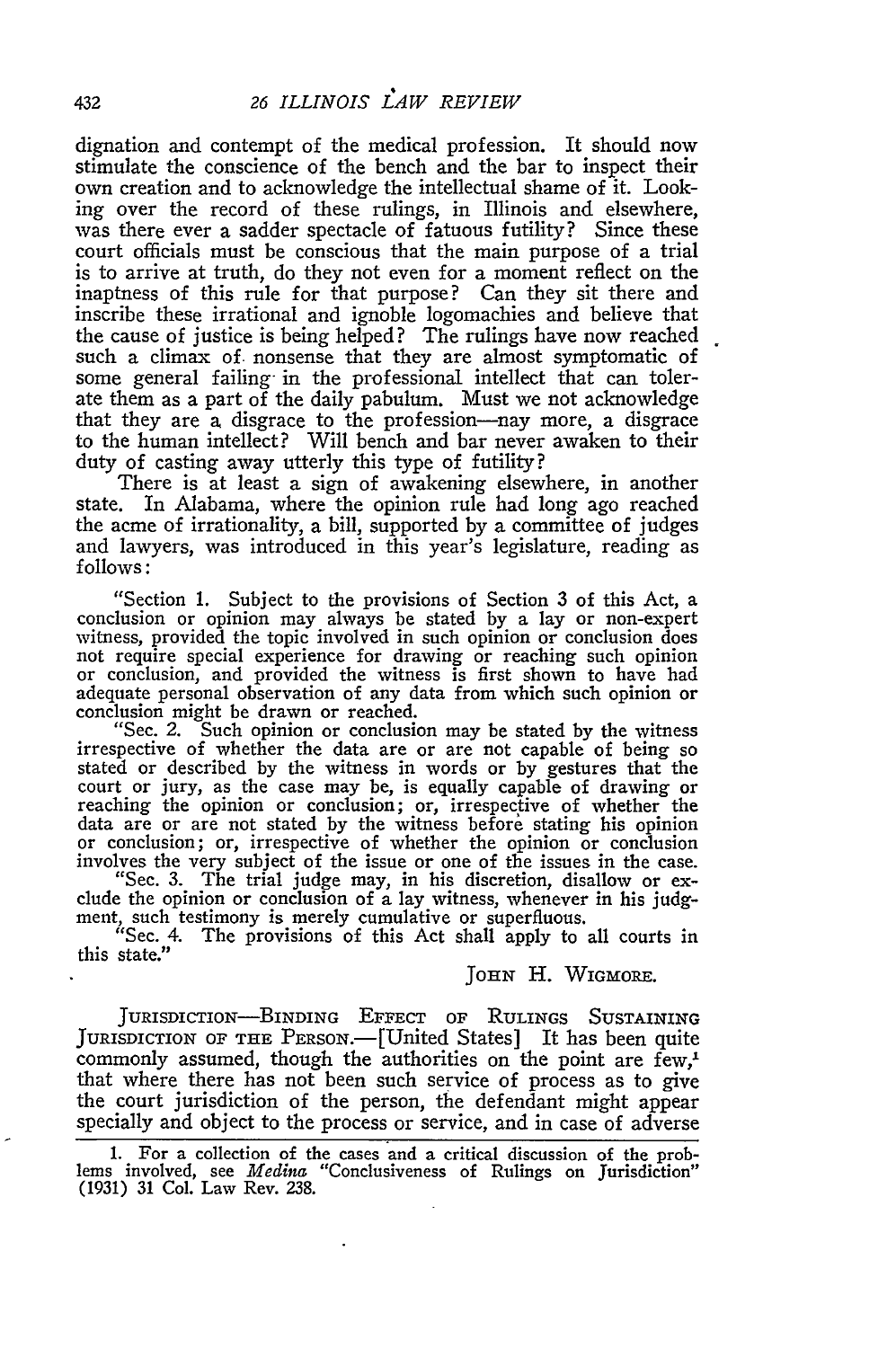ruling followed by a default, the judgment would be open to the defense of lack of jurisdiction. Thus in one of the earlier cases,<sup>2</sup> Mr. Justice Brewer, in discussing a statute converting a special appearance into a submission, observed:

"It must be conceded that such statutes contravene the established rule elsewhere-a rule which also obtained in Texas at an earlier day, to wit, that an appearance which, as expressed, is solely to challenge the jurisdiction, is not a general appearance in the case and does not waive the illegality of the service or submit the party to the jurisdiction of the court . . . The difference between the present rule in Texas and elsewhere is simply this: Elsewhere the defendant may obtain the judgment of the court upon the sufficiency of the service, without submitting himself to its jurisdiction. In Texas, **by** its statute, if he asks the court to determine any question, even that of service, he submits himself wholly to its jurisdiction. Elsewhere he gets an opinion of the court before deciding his own action. In Texas he takes all the risk."

The assumption that a ruling sustaining jurisdiction was not binding is illustrated by a late New York case.<sup>3</sup> A suit had been brought in Rhode Island against the Adams Express Company, and the process served upon an agent appointed in compliance with a local statute, but whose appointment had been revoked when the American Railway Express Co. took over the defendant's business under the war regulations. The defendant appeared specially to vacate the service, and, when its objection was overruled, suffered a judgment by default. The plaintiff then brought suit on this judgment in New York. **A** judgment in its favor was affirmed by the Appellate Division without opinion. The Court of Appeals apparently took it for granted that the defense of want of jurisdiction in the Rhode Island court was available, and accordingly held the first judgment void.

The same assumption is tacitly made in the *Mix* case.4 There suit had been brought in a state court of Missouri against a foreign railroad corporation which was not doing business in the state, and process served on a soliciting freight agent. The defendant appeared specially and moved to vacate the service. After adverse riling on its motion, the defendant applied to the state Supreme Court for a writ of prohibition to prevent further proceedings in the case. The writ was refused without opinion. On .certiorari the Supreme Court of the United States reversed the judgment denying prohibition, thus implying that the trial court was without jurisdiction. Where the question of allowing the defense of lack of jurisdiction in this class of cases has been discussed, the courts following this view have reasoned thus: A special appearance to object to the jurisdiction of a court is not a submission, and if the service of process was legally insufficient to confer jurisdic-

*4. Michigan Central R. R. Co. v. Mix* (1929) 278 U. S. 492.

*<sup>2.</sup> York v. Texas* (1890) 137 U. S. 15.

*<sup>3.</sup> Guerin Mills v. Adans Express Co.* (1930) 254 **N.** Y. 380.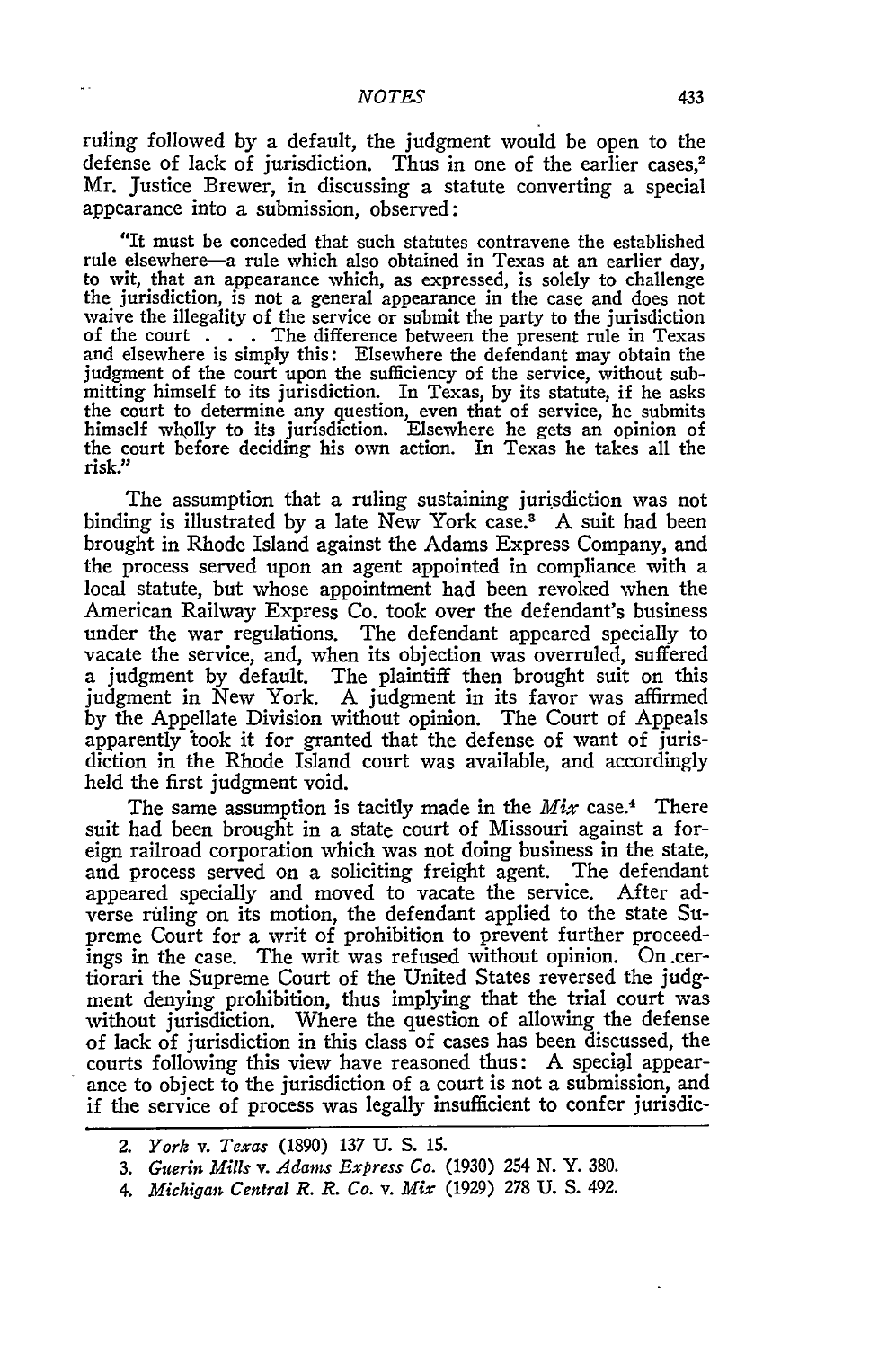tion, an erroneous ruling on the question could not give the court any additional power.<sup>5</sup>

On the other hand jurisdiction has been sustained and the defense disallowed on the theory of res judicata,<sup>6</sup> that a special appearance to object to jurisdiction is at least such a submission as gives the court power to decide that question, and hence the decision would be binding until reversed by appellate proceedings. In the latest case<sup>7</sup> on the subject the Supreme Court of the United States has adopted the res judicata theory. In that case a suit had been brought in a state court in Missouri against a foreign corporation which removed it to the United States District Court. The defendant then appeared specially and moved to vacate the service on the ground that the person served was not its agent. The motion was overruled and a judgment by default entered. Suit was brought on this judgment in the United States District Court of Iowa which allowed the defense of want of jurisdiction, and rendered judgment for the defendant. This was affirmed by the Circuit Court of Appeals. When the case reached the Supreme Court, the judgment below was reversed on the following reasoning:

"The special appearance gives point to the fact that the respondent entered the Missouri court for the very purpose of litigating the ques- tion of jurisdiction over its person. It had the election not to appear at all. **If,** in the absence of an appearance, the court had proceeded to judgment, and the present suit had been brought thereon, respondent could have raised and tried out the issue in the present action, because it would never have had its day in court with respect to jurisdiction. It also had the right to appeal from the decision of the Missouri District Court, as shown by *Harkness v. Hyde;* supra, and the other authorities cited. It elected to follow neither of those courses, but after having been defeated upon full hearing in its contentions as to jurisdiction, it took no further steps, and the judgment in question resulted. Public policy dictates that there be an end of litigation; that those who have contested an issue shall be bound by the results of the contest; and that matters once tried shall be considered forever settled as between the parties. We see no reason why this doctrine should not apply in every case where one voluntarily appears, presents his case and is fully heard, and why he should not, in the absence of fraud, be thereafter concluded by the judgment of the tribunal to which he has submitted his cause . . .

It seems impossible to reconcile this theory with the result in the *Mix* case. According to the reasoning in the *Baldwin* case the defendant's voluntary appearance in the state court to object to its jurisdiction would give the court power to determine that question, and its adjudication, after full hearing, would be binding, though erroneous. And if binding, the writ of prohibition was properly denied by the State Supreme Court, because prohibition

*<sup>5.</sup> Marshall v. R. M. Owen & Co.* (1912) **171** Mich. 232.

*<sup>6.</sup> Hall v. Wilson Mfg. Co.* (1927) 316 JMo. 812.

*<sup>7.</sup> Baldwin v. Iowa State Traveling Men's Ass'n* **(1931) 51** Sup. Ct. **517.**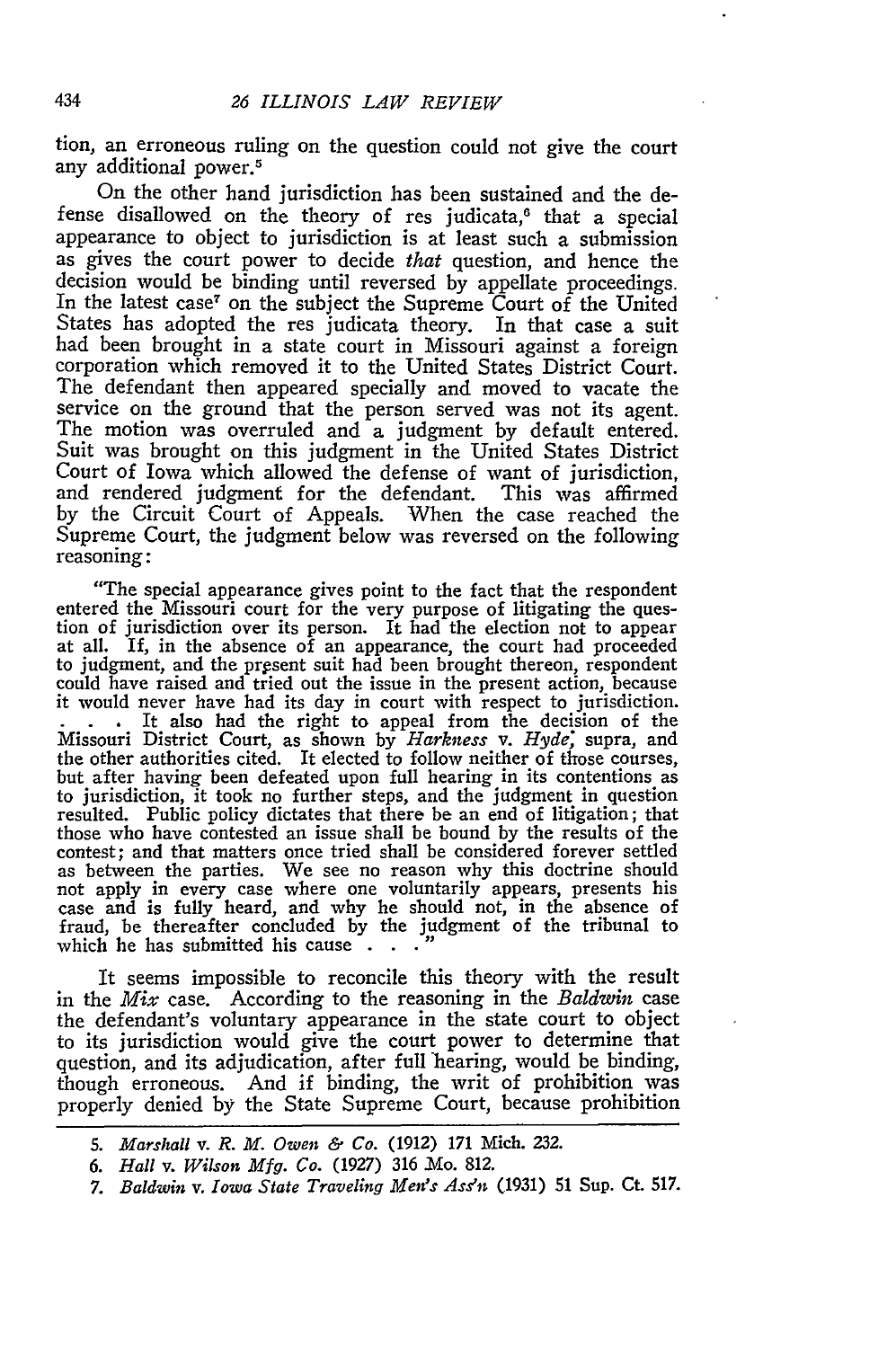is not a remedy for mere error, and lies only where there is a lack of jurisdiction.<sup>8</sup>

It must be noted, however, that the question of res judicata was not suggested in the *Mix* case, and the court and counsel seem to have proceeded on the assumption that the only question was whether the service of process gave the trial court jurisdiction. Under the federal rule, that an exception properly taken to an adverse ruling on an objection to jurisdiction is not waived<sup>9</sup> by a subsequent plea in bar and trial on the merits, the policy of applying the doctrine of res judicata to an adverse ruling *on* an objection to jurisdiction appears to be well justified, because the defendant has ample protection. He need not incur the risk of a failure to appear, nor the risk of a default after adverse ruling on his objection to the jurisdiction, since he may defend on the merits without waiving his exception. But in many of the states, a defense on the merits operates as a waiver of the exception to the adverse ruling on the objection to jurisdiction.<sup>10</sup>

If the res judicata rule is applied in such states, a defendant is, or may be, placed in a very embarrassing position. For example, where suit has been brought against a foreign corporation in some state where it is doubtful whether it was doing business to such an extent as to subject it to the local jurisdiction, and the claim is not large enough to enable it to remove the case to the federal court. If it fails to appear at all it may, of course, make the defense of lack of jurisdiction in any subsequent action on the judgment. But in that event it must risk all on the one more or less doubtful defense. If it appears specially and objects to the jurisdiction, then in case of an adverse ruling, it cannot stop there because its objection is now res judicata, but it must elect between two evils. In order to obtain appellate review of the ruling on jurisdiction it must forego any defense on the nierits, because of the doctrine of waiver. If it elects to defend on the merits in the objectionable forum, the price is the surrender of all objections to the jurisdiction. Either of the alternatives seems to give the plaintiff an undue advantage. If the defendant should stand on the question of jurisdiction, the plaintiff has got rid of any defense on the merits; and if the defendant defends on the merits, the plaintiff has got rid of the jurisdictional objection. If the plaintiff is defeated on the question of jurisdiction he is free to begin a new action in the proper forum. If the defendant is defeated ultimately on the objection to jurisdiction, it has no further chance. The rule applied in the lower court is helpful to the defendant to this extent that it risked nothing by special appearance and ob-

**8.** In re *C. R. I. & P. Ry. Co.* **(1920) 255 U. S. 273;** Ex **parte** *Transportes Maritimes* (1924) 264 U. S. 105.

*9. Harkness v. Hyde* **(1878) 98 U. S.** *476; James-Dickinson Mortgage Co. v. Harry* **(1927) 273 U. S. 119.**

10. *Franklin Life Ins. Co. v. Hickson* **(1902) 197** II1. **117;** *Newcomb v. Ry.* (1904) **182** Mo. 687. For a discussion of this problem, see *Sunderland* "Preserving a Special Appearance" **(1911) 9** Mich. Law Rev. **396.**